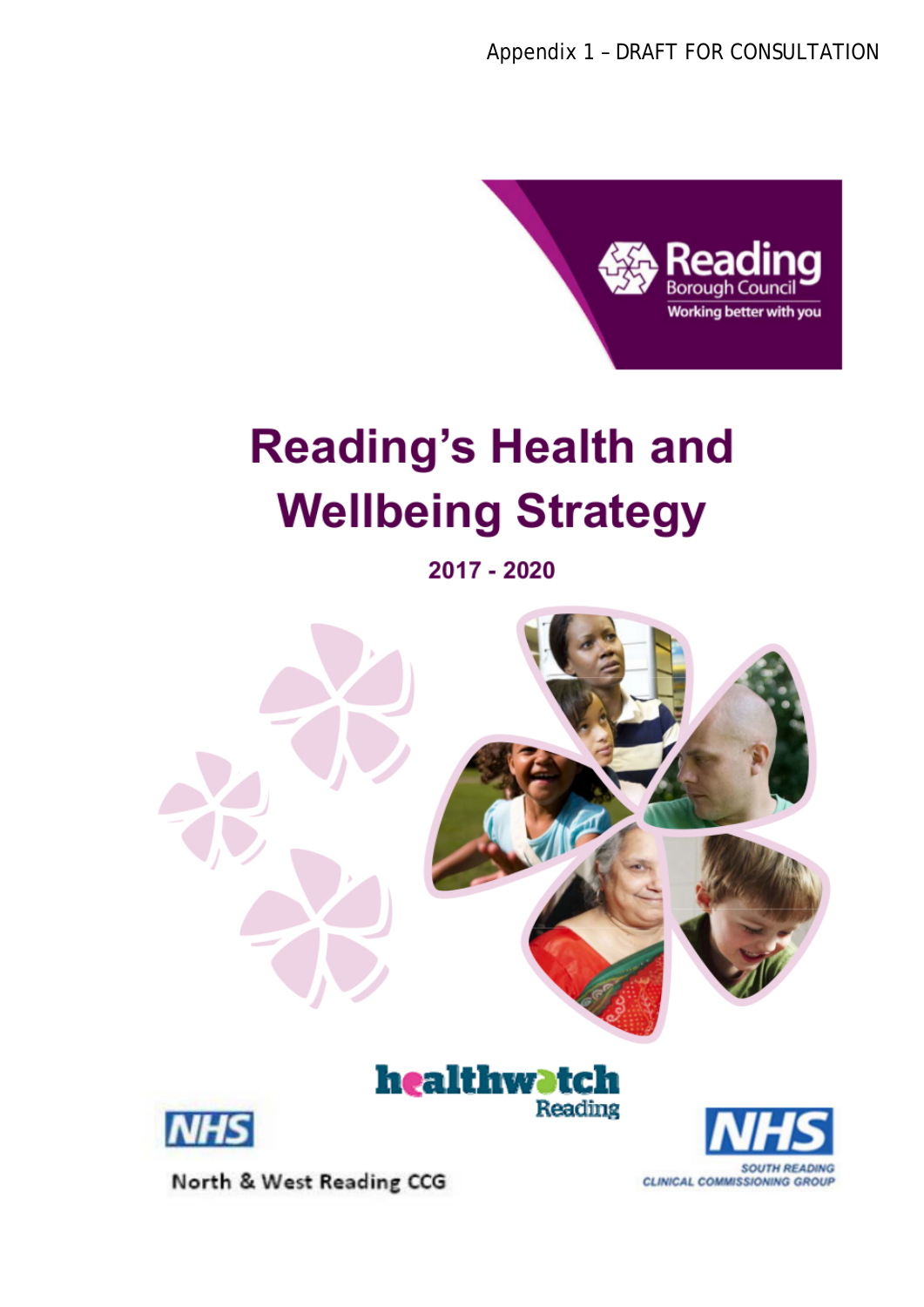### <span id="page-1-0"></span>**Foreword**

This draft of Reading's second Joint Health & Wellbeing Strategy sets out the work done so far by the Health and Wellbeing Board to develop our plans for the next three years. Our final strategy will set out the areas we will focus on from 2017 to 2020 to improve and protect Reading's health and wellbeing, including our plans to meet our Care Act obligations to prevent, reduce and delay care and support needs.

Our mission for the next few years is:

#### *to improve and protect Reading's health and wellbeing*  - *improving the health of the poorest, fastest*

Individual wellbeing is affected by many things, and our approach recognises the importance of the places where we live, work and play as well as our health and social care services.

Reading offers its residents support in many ways to enjoy a healthy, independent and fulfilled life. These benefit the 'well' population as well as those who are at risk of needing care or who are living with established long term health conditions.

Our Health and Wellbeing Strategy needs to give us a framework for supporting all residents, including people of all ages, people from our diverse communities, those who have current or emerging care needs, and the unpaid or family carers who are helping to keep people well and independent.

However, the financial settlements we have received from central government make it impossible for us to invest as widely in Reading's health and wellbeing as we would like. Health inequalities are real and widening, and this is a particular concern for us.

The gap in healthy life expectancy (the number of years people are expected to live in 'good' health and are disability-free) between people living in the most deprived and in the most affluent areas of Reading now stands at 10 years for men and 5 years for women.

Our poorest communities have suffered the consequences of reductions in the value of welfare benefits, restrictions on entitlements to support, as well as rising costs of food and fuel. At the same time, members of the Health and Wellbeing Board have had to make service cuts to meet centrally imposed budget cuts.

Policies of austerity increase inequities in our society - with those in the poorest communities paying the very highest price of all in terms of early ill health. Our response to centrally imposed

1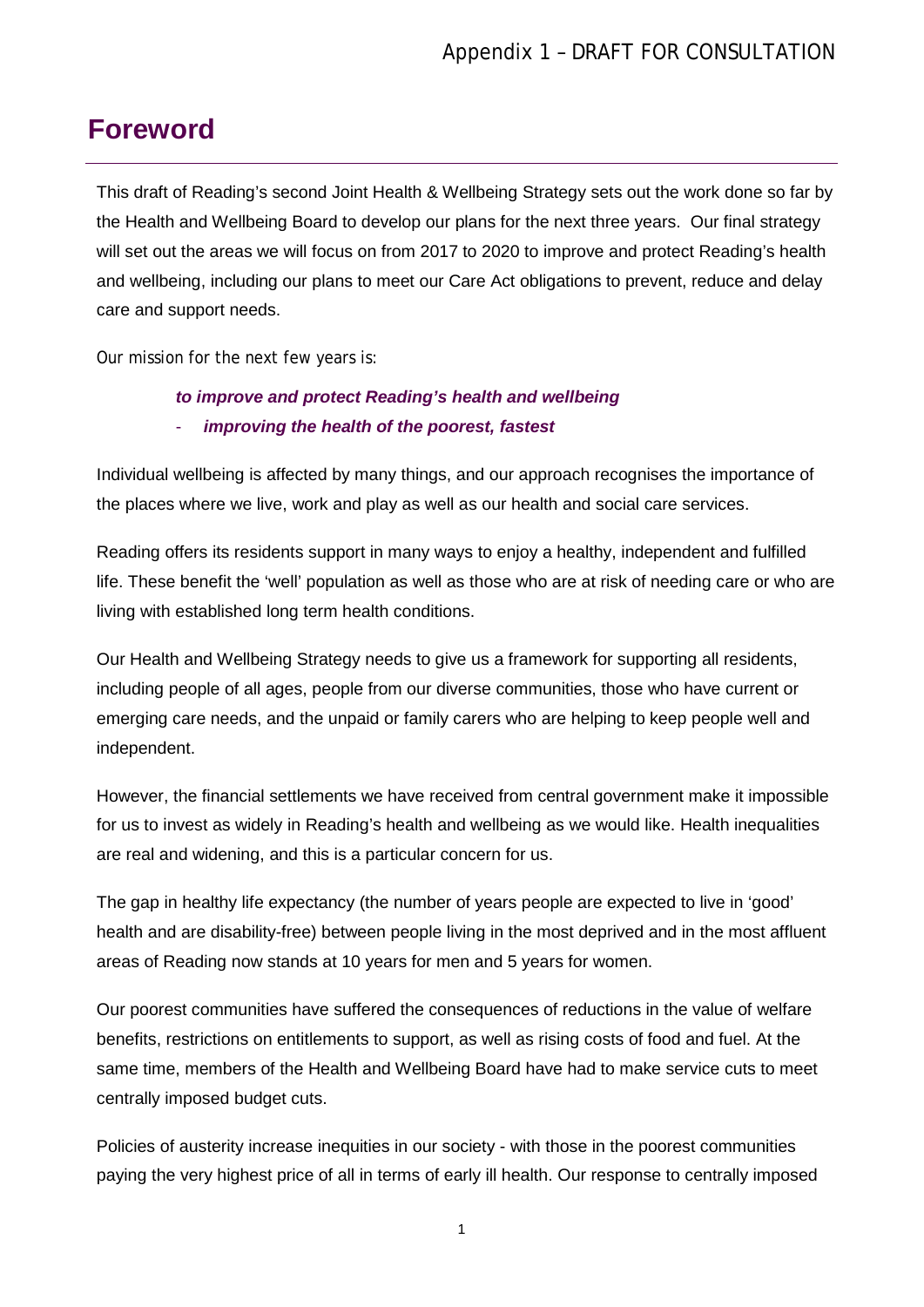budget cuts is to take a more targeted approach locally to make sure those who most need additional support to stay well can receive it in Reading. We will also continue to look for ways to work more efficiently, including making better use of technology.

Across the Health and Wellbeing Board, we are committed to working together and with our partners to develop our plans. The people of Reading's different communities, the providers of local services, and our various faith and community groups hold the detailed knowledge we need to draw on in order to build on Reading's assets and meet the challenges ahead. We look forward to hearing people's thoughts on our draft plan so we can develop it, and agree the detailed actions we need to take in order to make a difference over the next three years.



Councillor Graeme Hoskin Chair, Reading Health & Wellbeing Board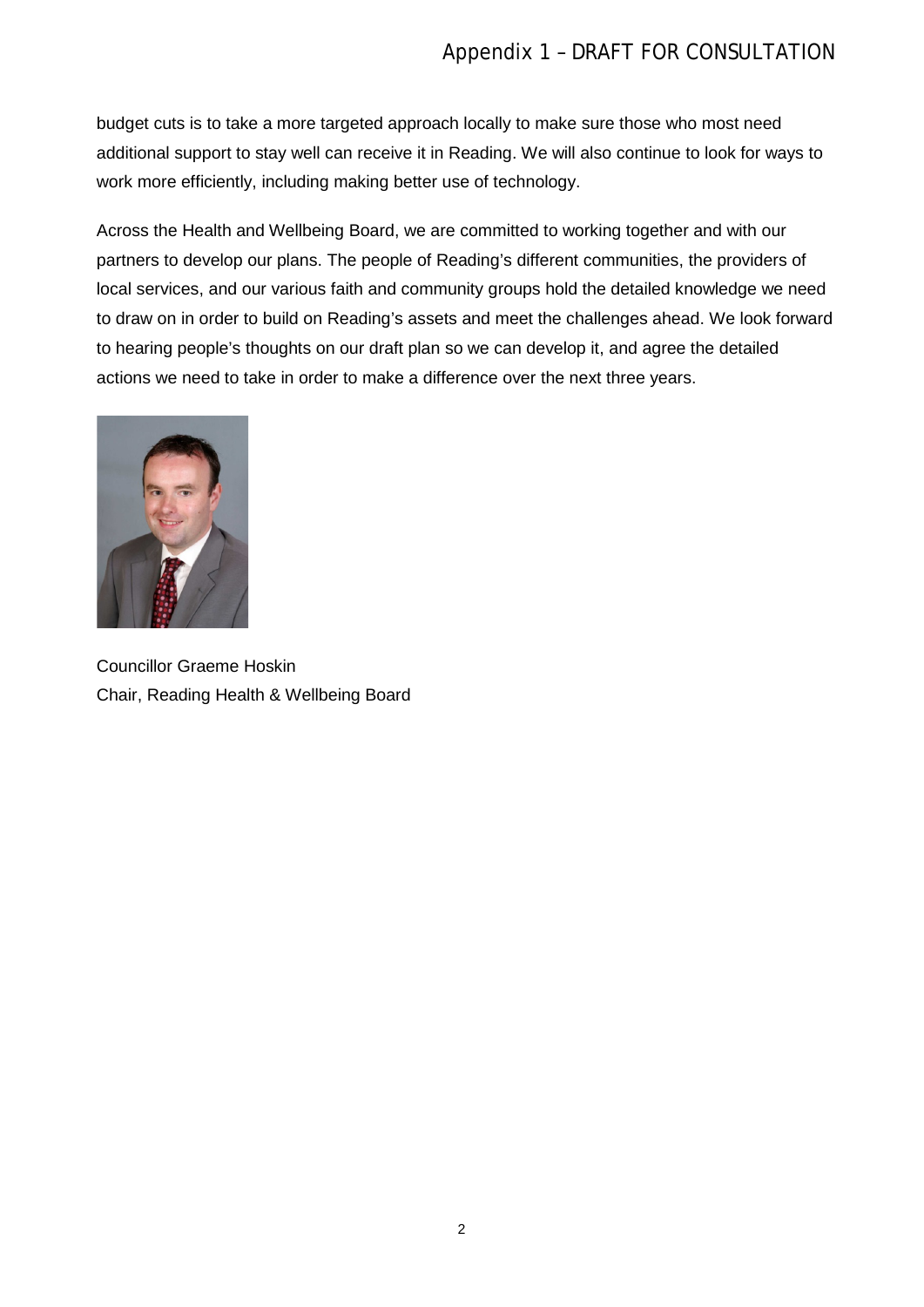# Appendix 1 - DRAFT FOR CONSULTATION

# <span id="page-3-0"></span>**Contents**

| Priority 1: Supporting people to make healthy lifestyle choices focused on:16 |
|-------------------------------------------------------------------------------|
|                                                                               |
| Priority 3: Reducing the amount of alcohol people drink to safer levels 19    |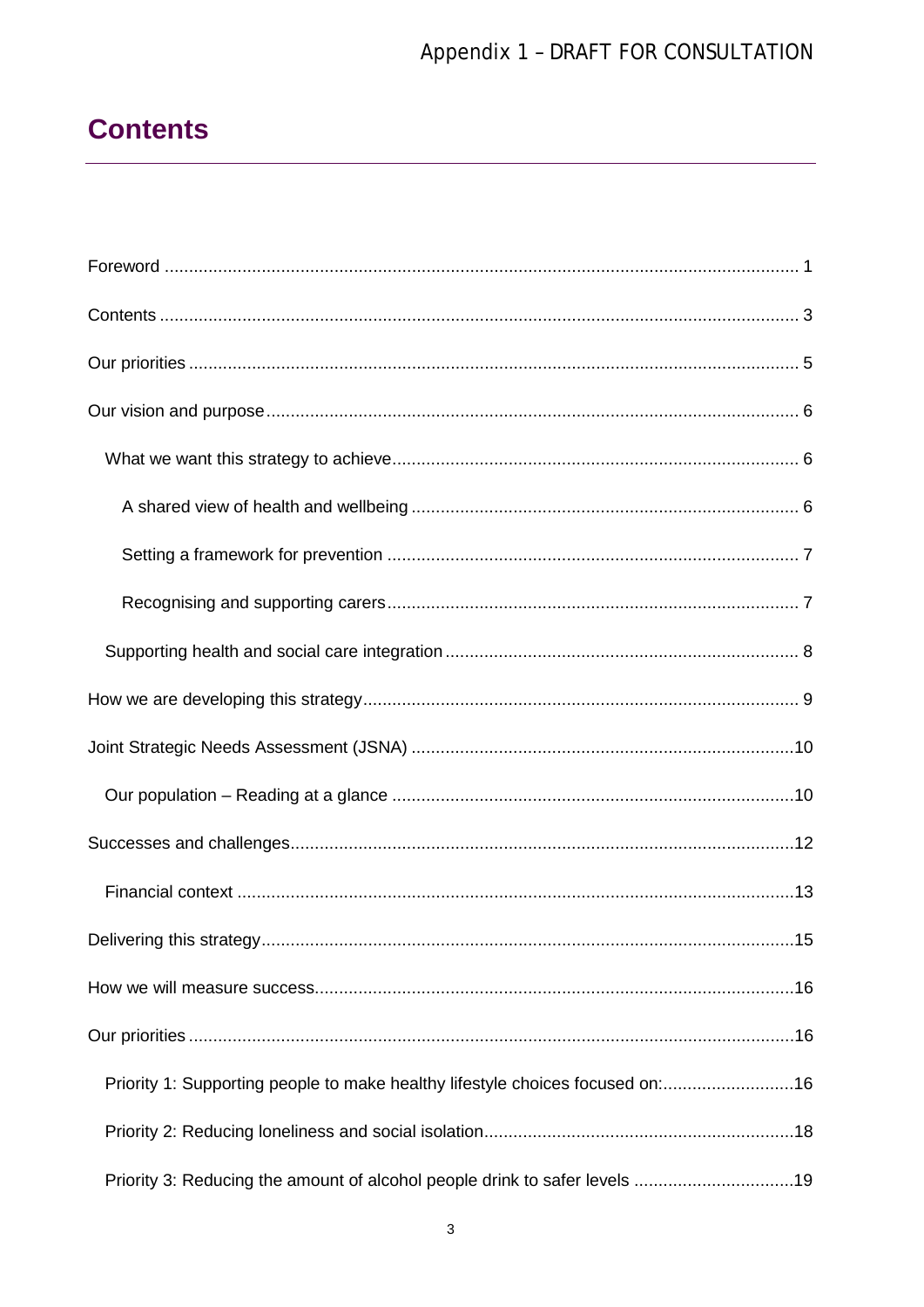# Appendix 1 – DRAFT FOR CONSULTATION

| Priority 4: Promoting positive mental health and wellbeing in children and young people 20 |  |
|--------------------------------------------------------------------------------------------|--|
| Priority 5: Making Reading a place where people can live well with dementia 21             |  |
| Priority 6: Increasing breast and bowel screening and prevention services 22               |  |
|                                                                                            |  |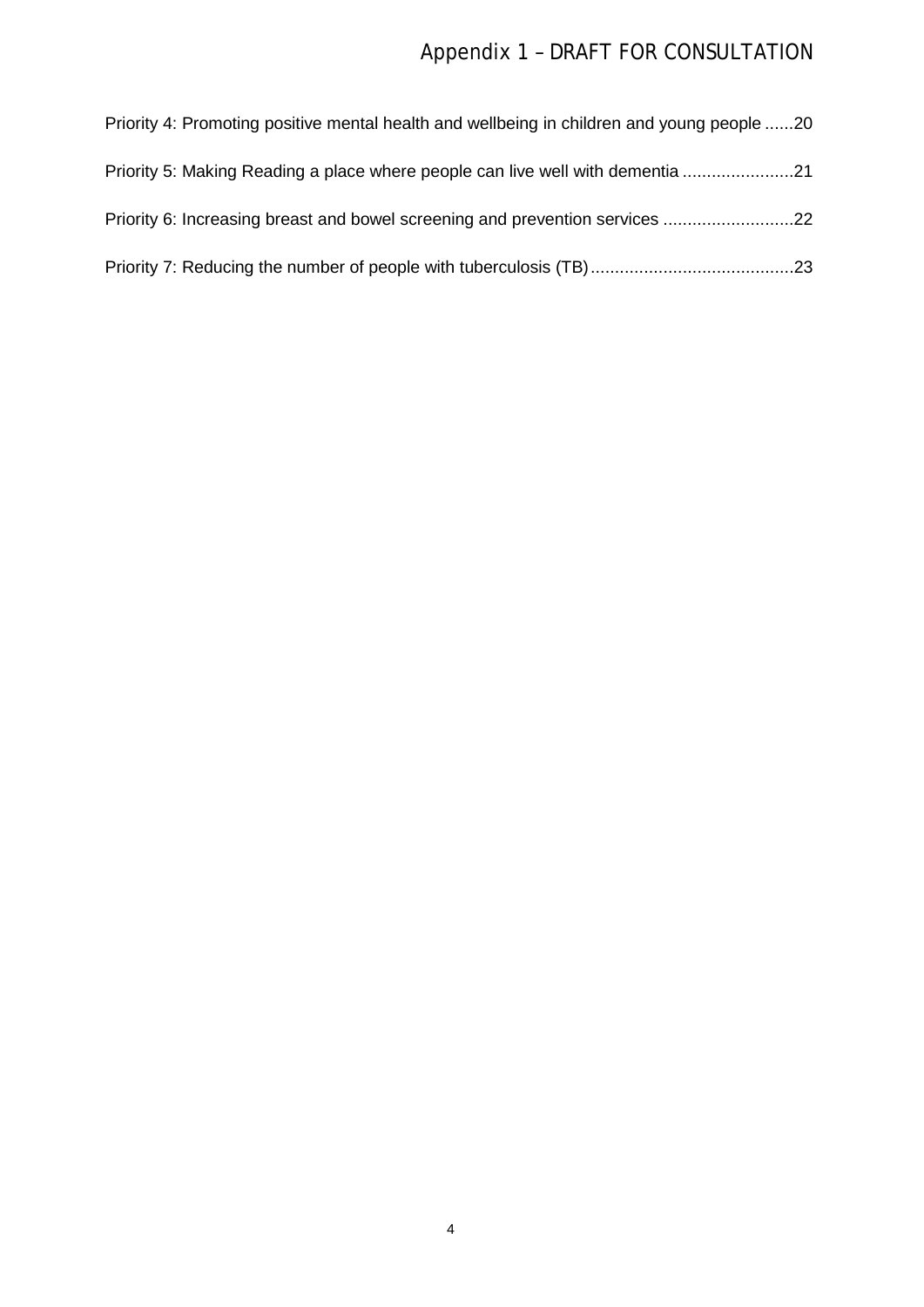# *Vision: a healthier Reading*

*Our mission: to improve and protect Reading's health and wellbeing, improving the health of the poorest fastest*

# <span id="page-5-0"></span>**Our priorities**

**Supporting people to make healthy lifestyle choices - dental care, reducing obesity, increasing physical activity, reducing smoking**

**Reducing loneliness and social isolation**

**Reducing the amount of alcohol people drink to safe levels**

**Promoting positive mental health and wellbeing in children and young people**

**Making Reading a place where people can live well with dementia**

**Increasing breast and bowel screening and prevention services**

**Reducing the number of people with tuberculosis**

**Safeguarding vulnerable adults and children**

**Recognising and supporting all carers**

**High quality coordinated information to support wellbeing**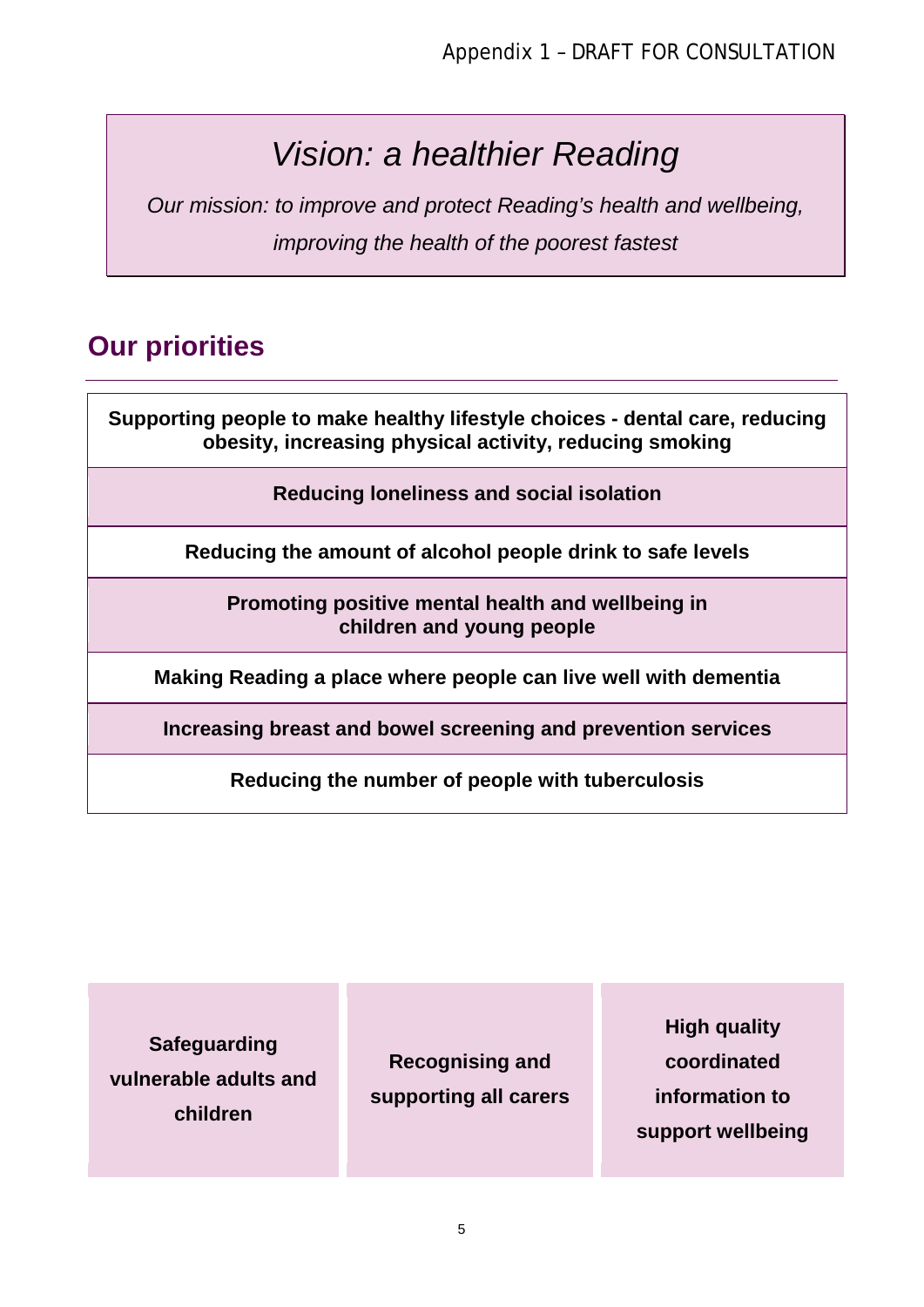# <span id="page-6-0"></span>**Our vision and purpose**

The Health & Wellbeing Board's vision is the same as it was in 2013:

#### **A healthier Reading**

And, in order to get us there, our mission is:

### **to improve and protect Reading's health and wellbeing improving the health of the poorest, fastest**

#### <span id="page-6-1"></span>What we want this strategy to achieve

This is the second Joint Health and Wellbeing Strategy for Reading. It builds on our first (2013- 16) strategy, and takes into account national and local developments over the past three years.

We want this strategy to provide a solid foundation for health and wellbeing in Reading over the next three years, setting priorities which are reflected in local authority and clinical commissioning group commissioning plans.

#### <span id="page-6-2"></span>*A shared view of health and wellbeing*

Health and wellbeing is about the whole person – giving physical, emotional and social aspects equal attention. It is about improving people's chances of living well for longer into the future, as well as about how they feel and function today.

People also need to feel safe to enjoy full wellbeing, which is why making sure we are safeguarding vulnerable adults and children in Reading is one of the building blocks of our Health & Wellbeing Strategy.

Preventable ill health represents human misery which could be avoided, and a demand on care services which could be reduced. We want to increase our focus on keeping people well, so that there is less need for support to help people get better or cope with long term conditions.

There are many factors which can improve health and wellbeing, and a wide range of activities which the Health and Wellbeing Board could support.

Working together, we need to focus our efforts on those areas where the evidence tells us we can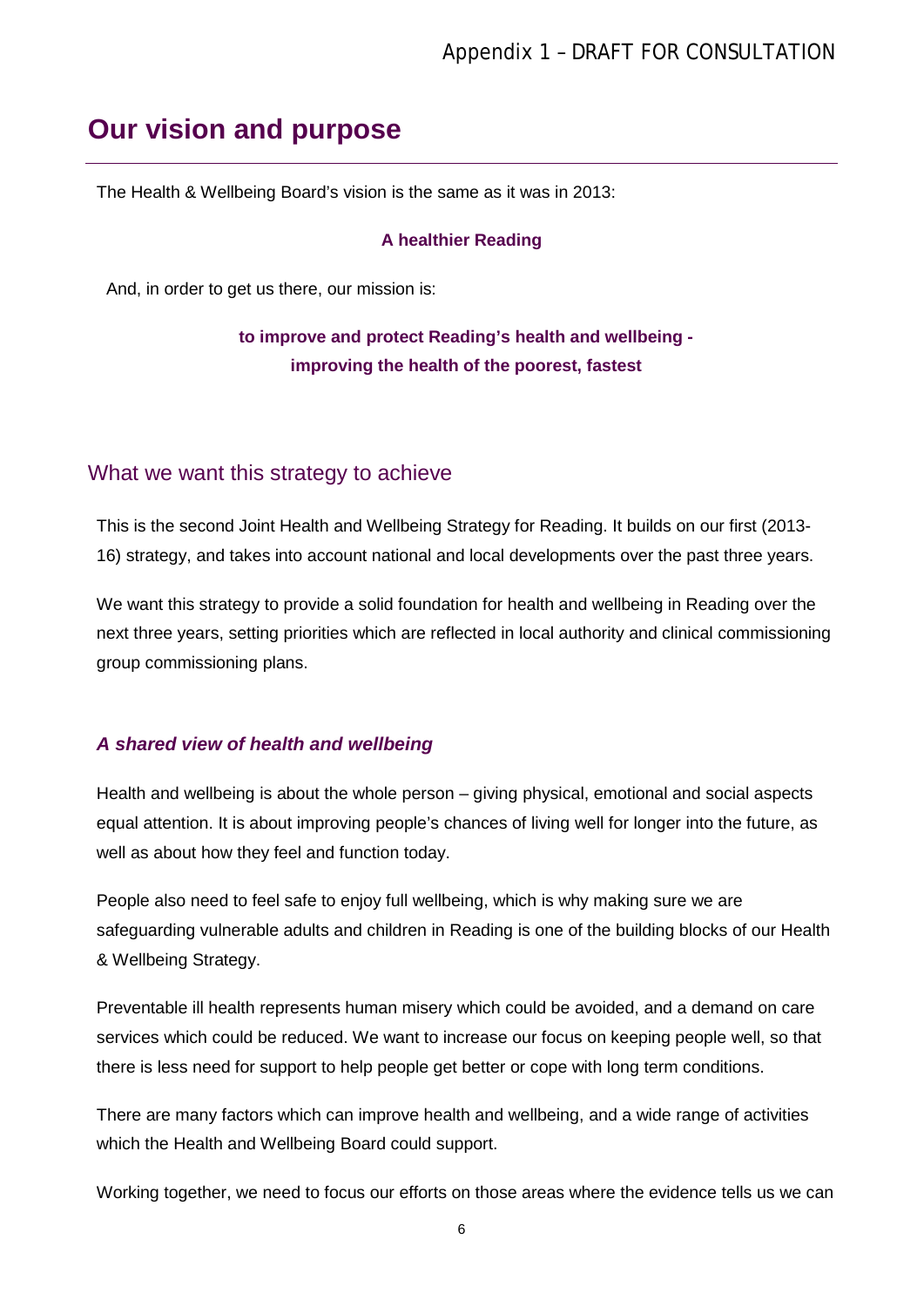have the greatest impact on health and wellbeing in Reading. This involves reviewing the evidence, looking at the cost effectiveness of different interventions, and considering the likely scale of impact of the different areas we could concentrate on.

#### <span id="page-7-0"></span>*Setting a framework for prevention*

The Care Act in 2014 created a new statutory duty for local authorities to promote the wellbeing of individuals in delivering their care and support functions.

This includes:

- **delivering social care services**
- assessing people's needs with wellbeing at the core of that assessment
- **•** providing information & advice and
- developing services locally which reduce people's needs for care and support.

The Care Act also introduces a duty of co-operation between all bodies involved in public care.

Early in 2016, the local authority published a draft Adult Wellbeing Position Statement setting out its approach to meeting Care Act wellbeing responsibilities. People's comments on that document have helped us to come to a view about our future priorities.

Our second health and wellbeing strategy will include our plans to meet Care Act obligations in Reading as well as our health protection and promotion duties under the Health and Social Care Act.

#### <span id="page-7-1"></span>*Recognising and supporting carers*

An estimated 12,000 people in Reading provide unpaid care to family members or friends.

National studies have valued carer support as the equivalent of a 2nd NHS. However, this huge resource to support people's health and wellbeing is also a very fragile one, and supporting carers is key to a successful approach to preventing care needs from increasing across the local population.

Carers face high risks of poor health and wellbeing themselves because of the strains of caring, and a tendency to put the needs of the person they care for first.

We want to see clear plans to recognise and support carers included in all of the initiatives we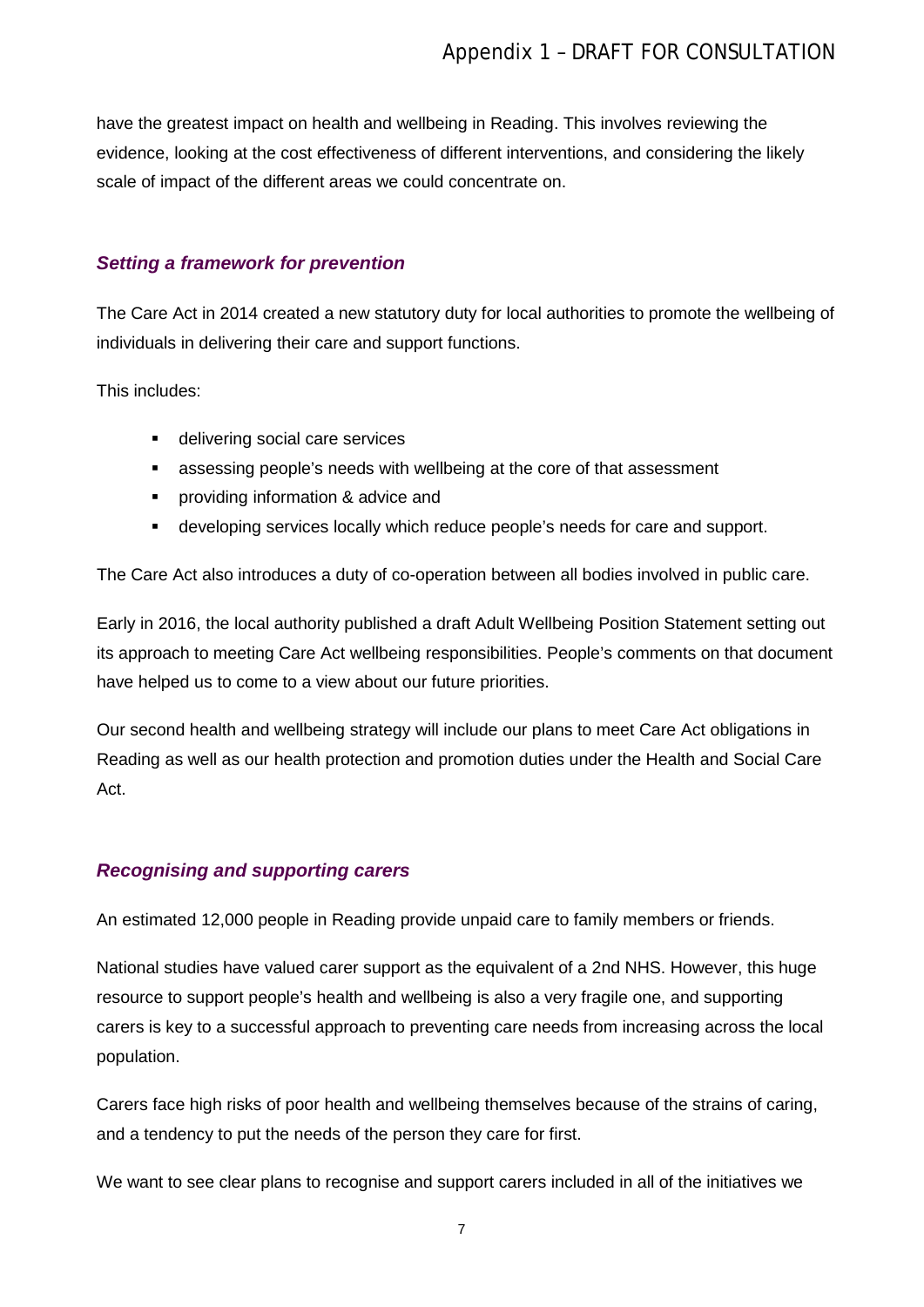prioritise and monitor going forward – including parent carers and young carers as well as adult carers of other adults.

#### <span id="page-8-0"></span>Supporting health and social care integration

Reading's plans for health and social care integration have progressed significantly over the lifetime of our first Health and Wellbeing Strategy.

The Health and Wellbeing Board has overseen the development of Reading's Better Care Fund plans - now in their second phase - to use pooled health and social care budgets in ways which improve people's lives by designing care around individuals.

Reading also continues to be part of the wider 'Berkshire West 10' integration programme which is developing integrated care projects in partnership with our neighbours in Wokingham and West Berkshire.

Our second Health and Wellbeing Strategy complements these integration plans so as to promote seamless care by the right agency at the right time and in the right place.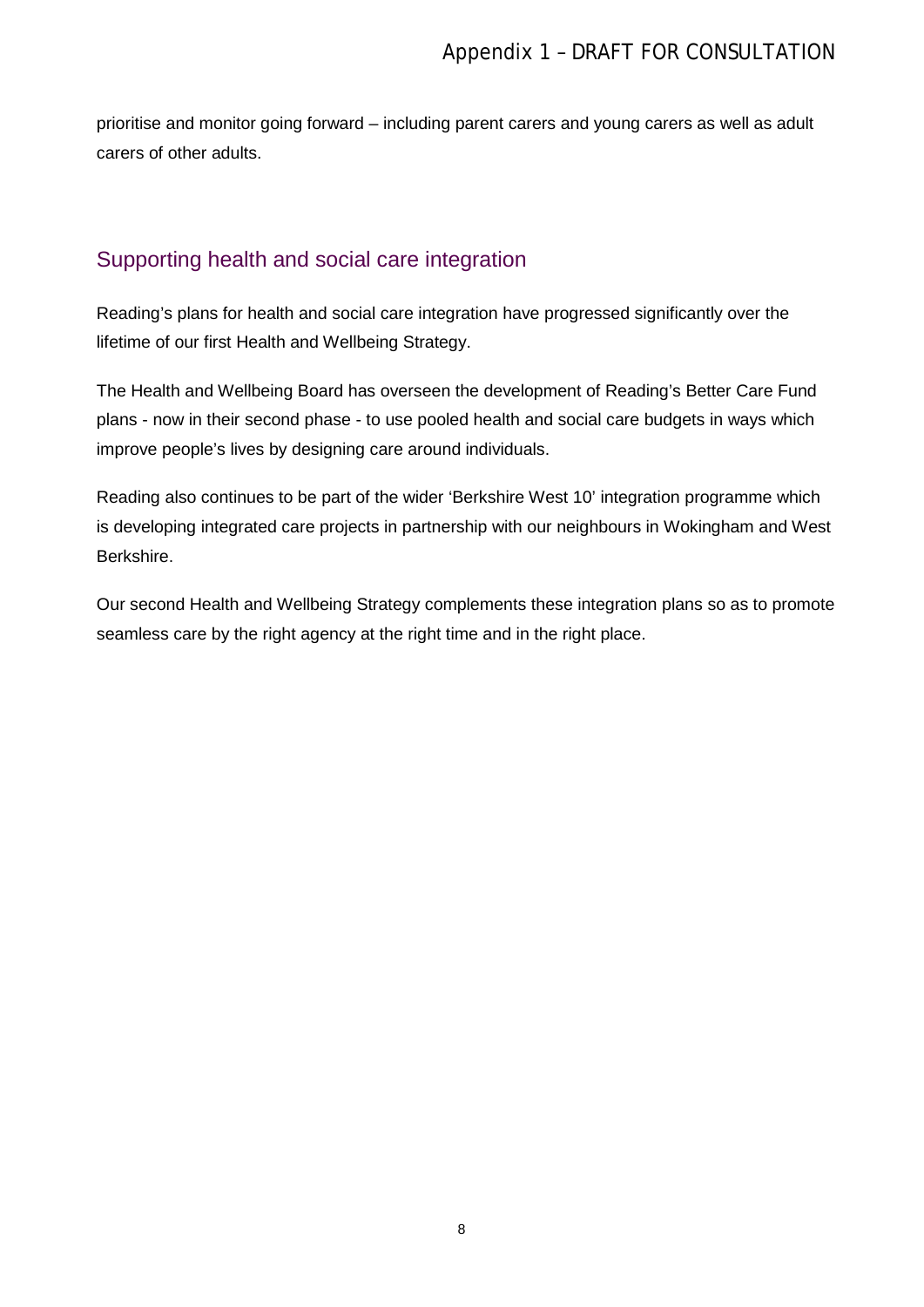### <span id="page-9-0"></span>**How we are developing this strategy**

This draft Strategy represents the views of a range of local partners, including members of members of the Health and Wellbeing Board and representatives of the local voluntary sector.

People have come together to review the last strategy and to consider updated evidence about local needs, and then think about what our priorities should be for the next three years to build on our performance so far.

We have also taken into account the feedback we received on the Council's Adult Wellbeing Position Statement, focusing on how we prevent adult care and support needs from increasing.

The involvement of partners so far gives us a good starting point, but we now need to hear the views of many more partners, especially local residents. Improving and protecting health and wellbeing in Reading will be most effective if everyone works together. This includes individuals, communities, employers and public services.

By consulting on our draft strategy, we want to bring more people into the conversation about health and wellbeing. We want our Second Health and Wellbeing Strategy to describe our shared goals for Reading, and to include an Action Plan which has been developed with the people who will experience and deliver it.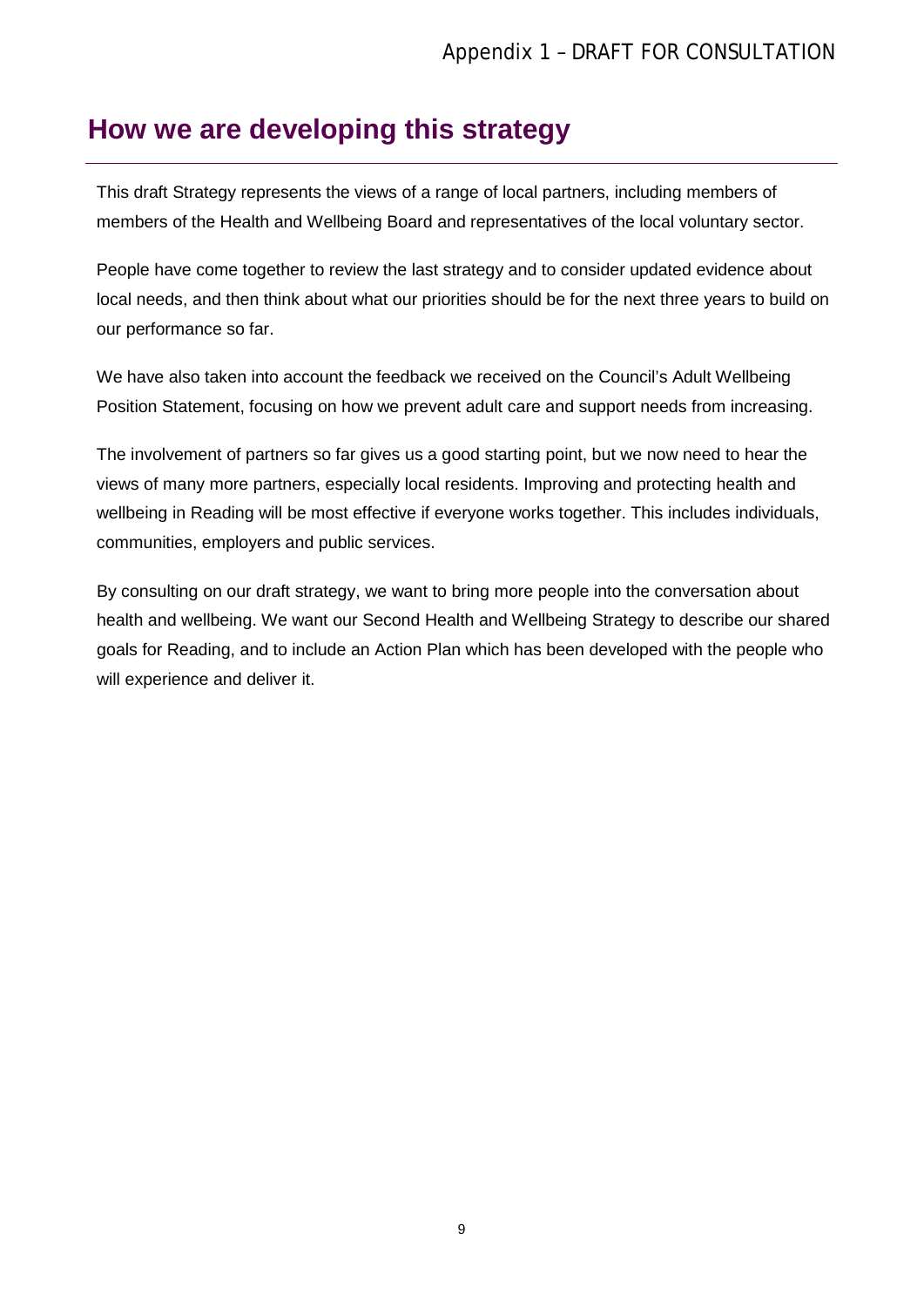# <span id="page-10-0"></span>**Joint Strategic Needs Assessment (JSNA)**

The Reading JSNA presents national data alongside local information - telling 'the Reading story' and giving the Health and Wellbeing Board robust intelligence about the needs and strengths of the local population.

The JSNA is the cornerstone of local needs assessments and commissioning, and it will continue to underpin our Health and Wellbeing Strategy. See:<http://www.reading.gov.uk/jsna>

#### <span id="page-10-1"></span>Our population – Reading at a glance

Census data from 2011 gives a total population figure for Reading of 155,700 – an increase of 11,300 people over the previous decade. The population is expected to continue to increase.

Reading has and benefits from a strong labour market, a high rate of employment and higher than average earnings. However, there are some areas in the borough that are experiencing high and rising levels of deprivation.

Between the 2001 Census and the most recent Census in 2011, two areas in South Reading - the far south of Whitley ward and to the south of Northumberland Avenue in Church ward - fell into the category of the 10% most deprived areas in England.

In areas outside of the town centre, deprivation appears to be driven by low income, low employment and lack of education and skills, while in town centre areas deprivation appears to be more closely linked to high levels of crime and poor living environment.

Although there are some exceptions, most areas with high levels of overall deprivation also have a high level of health deprivation – meaning a high risk of premature death or reduced quality of life through poor physical or mental health.

Reading is ethnically and culturally rich and diverse. In 2011 the largest proportion of the population (66.9%) identified themselves as 'White British'. This proportion had decreased from 86.8% in the previous census and was considerably lower than the national figure of 80.9%. This tells us Reading has a more diverse population than in other local authority areas, and is becoming more diverse.

People who identify themselves as 'Other White' (covering a number of nationalities, including Polish) account for 7.9% of the population - an increase from 4.2% in the previous Census. South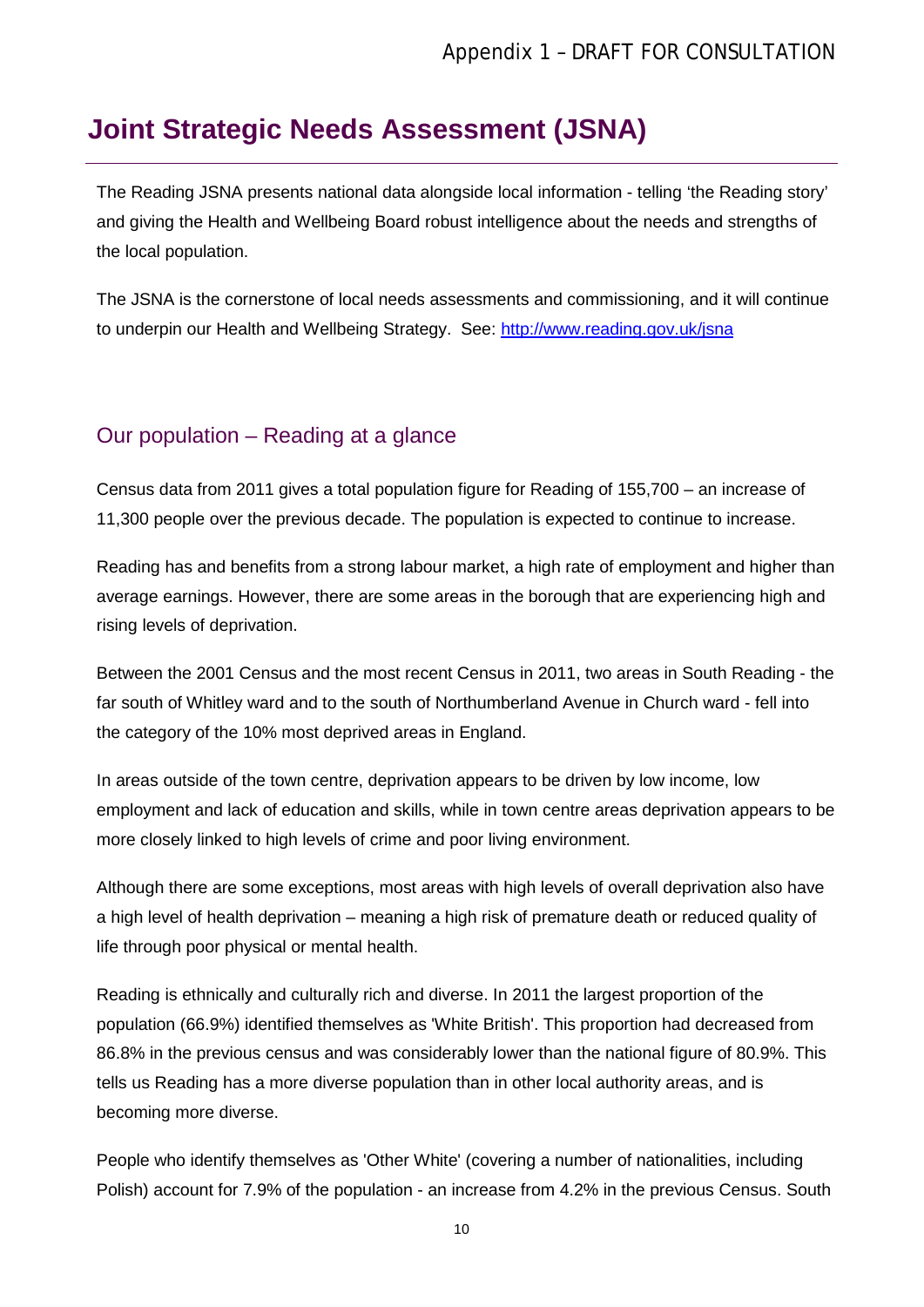Asian groups (Indian, Pakistani and Other Asian) accounted for 12.6% of all residents in 2011, an increase from 5.2% in 2001. The proportion of people identifying themselves as Black African increased from 1.6% to 4.9% over the same decade. In the 2011 Census, Reading residents born outside of the UK mostly reported they were born in India, Poland or Pakistan.

As well as a relatively high BME and migrant population, the JSNA identifies other ways in which the Reading population is made up differently from national averages.

The population of Reading is a younger one relative to the whole of Berkshire, the South East, and England and Wales populations. There were 67.0 live births per 1,000 women aged 15-44 living in Reading in 2014. This gives Reading a general fertility rate that is much higher than the national (62.1) and South East regional (61.4) averages.

Specific groups of children are more likely to have particular health and wellbeing needs as described in the JSNA:

- children looked after by the Local Authority
- children subject to a child protection plan
- children and young people not in education, employment or training
- children with disabilities and
- children living in poverty.

The number of older people in Reading is smaller than in other areas of Berkshire. However, whilst Reading expects to see a relatively small increase in the total number of older people compared to other areas, by 2037 Reading is predicted to have a 65+ population of around 31,300.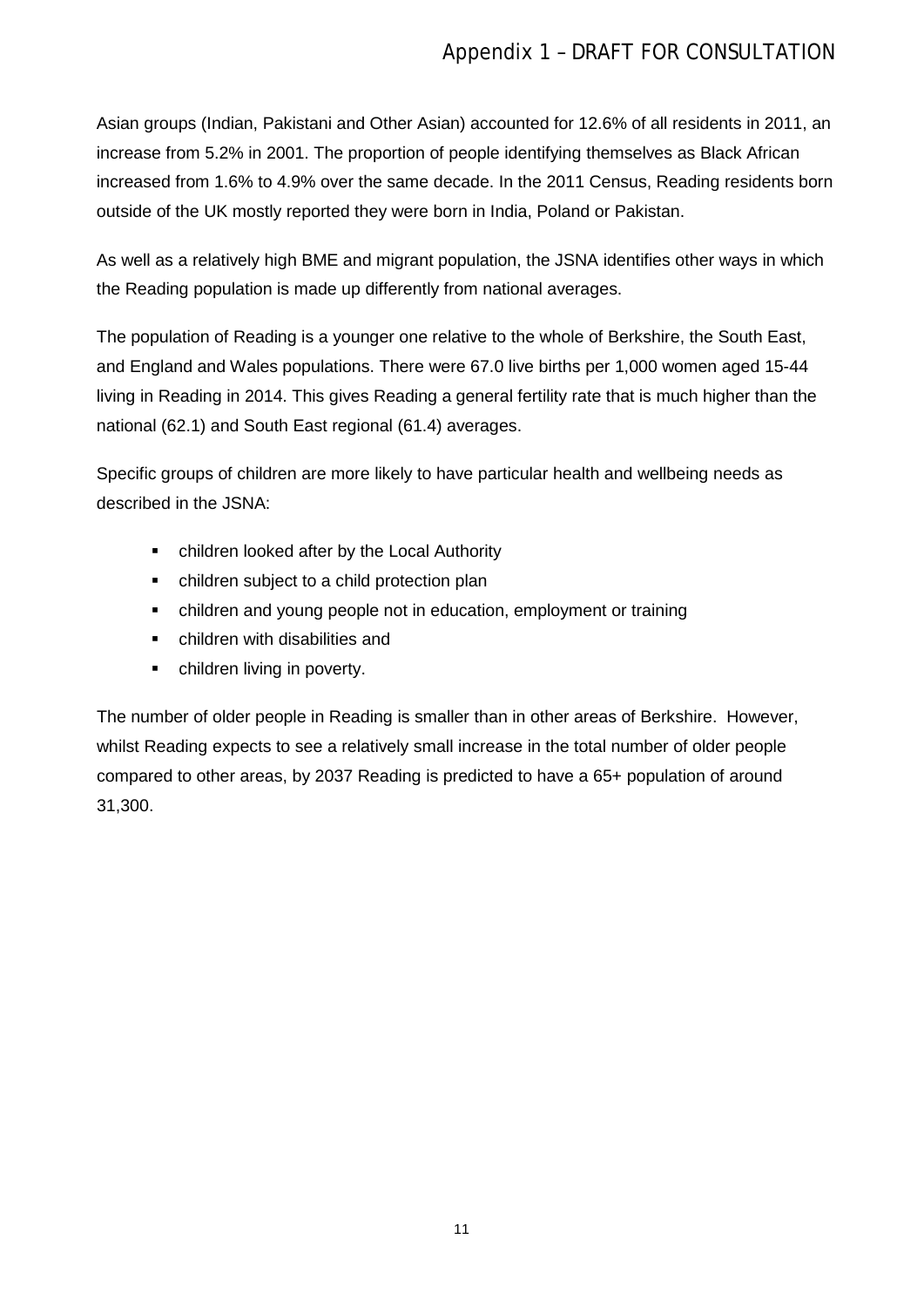# <span id="page-12-0"></span>**Successes and challenges**

A significant amount of work has been undertaken across the local Health and Wellbeing partnership to support the delivery of the local vision for health and wellbeing since 2013, and much good progress has been made.

- Sexual health services are performing well in general and an information website has been developed.
- The Drug and Alcohol Treatment service has re-launched as the 'Reading IRiS Phased and Layered Treatment Model'. More people are completing treatment with the service.
- We have good and improving services for the care and education of young children (early years settings).
- More newborn babies in Reading are breastfed than the averages for the region or nationally.
- A Reading Domestic Abuse Strategy has been agreed and put in place.
- Support for people with a range of long term conditions is being managed by multiple support activities and relevant boards across the borough.
- A new Carers Information and Advice service is in place, commissioning jointly by the local authority and the clinical commissioning groups.
- **•** Opportunities for active travel have increased through a range of schemes to encourage more cycling and walking.
- National Child Measurement Programme (NCMP) 3 year aggregated data is now available to help target future weight management offers to local school children.
- **The number of people smoking across Reading is just below national averages.**

However, Reading has some key health and wellbeing needs identified through the JSNA.

- Life expectancy for men is poor, with significantly worse early death rates from cardiovascular disease, and a 10.2 year difference in life expectancy between our least and most deprived wards. Reading has high levels of preventable premature mortality and low uptake of screening programmes in key areas e.g. breast and bowel screening.
- Reading has higher levels of some infectious diseases, particularly sexually transmitted infections and TB.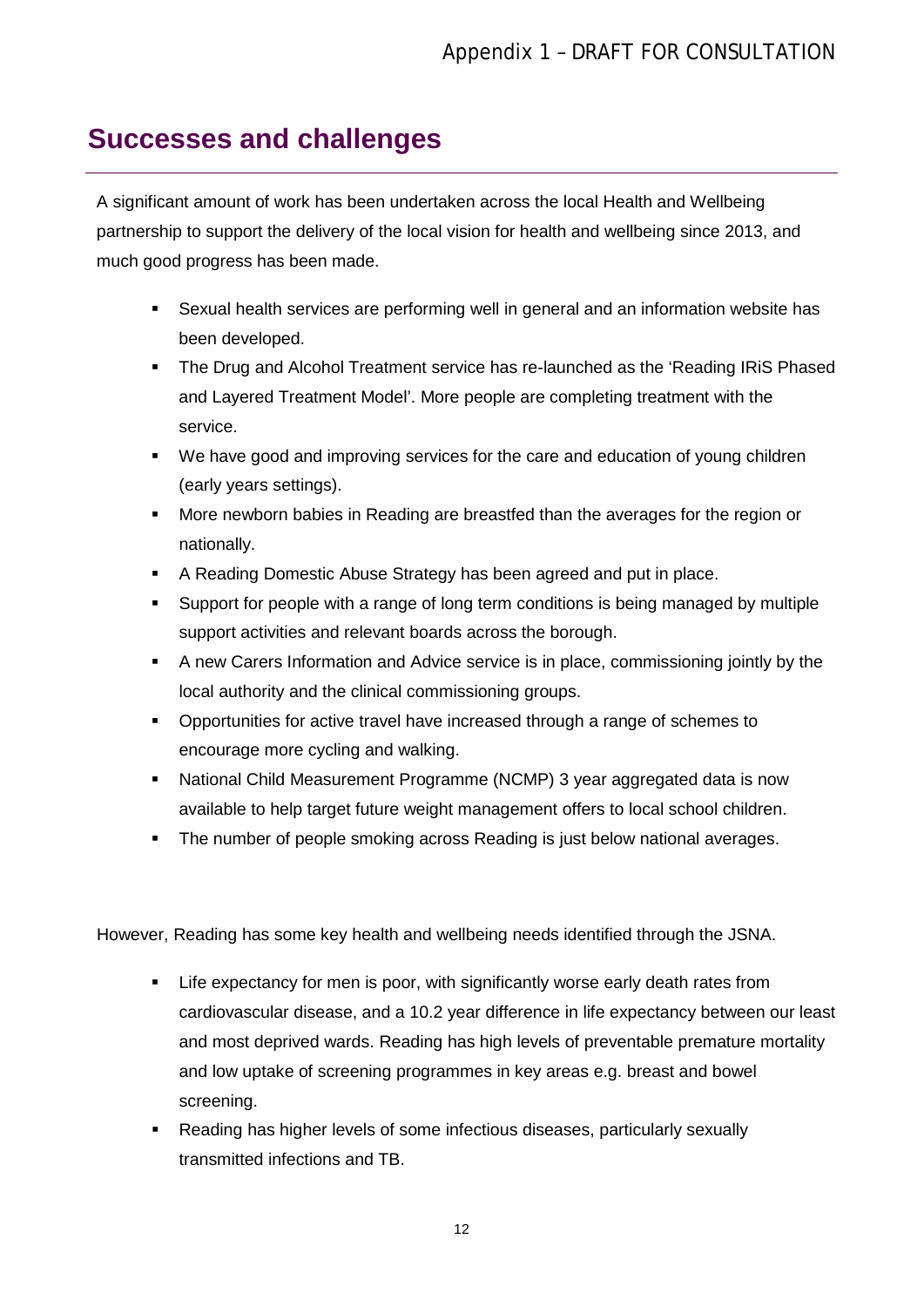- Reading has higher levels of homelessness, including families, and higher rates of unemployment. Crime rates are also higher than expected
- Reading has a largely young population (25% of the population are under 20) and we see a significant impact of mental illness on our children's health.
- During primary school we see a doubling of rates of obesity, and significant numbers of children have tooth decay.
- Reading has low levels of school readiness, and in older children educational attainment in children who are eligible for free school meals is less than 50% of that seen in children not eligible. We also have higher than expected numbers of young people not in education, employment or training.
- Reading males show significantly higher rates of death as a direct result of alcohol, mainly alcohol associated cancers and chronic liver disease. The prevalence of opiate users is also higher than seen in similar populations.

#### <span id="page-13-0"></span>Financial context

Organisations are facing challenging budget pressures and increased demand across many service areas. We need to achieve a cultural shift so that our investment is increasingly directed at improving the wellbeing of Reading residents - that is, helping people to prevent ill-health and disability that is avoidable - rather than just treating the effects of poor wellbeing. Responsibility for meeting the local challenges will be shared between individuals, families, communities, local government, business and the NHS.

#### *Empowering people to take charge of their care and support*

Across the Health and Wellbeing Board, we believe that individuals should feel that they are in the driving seat for all aspects of their and their family's health, wellbeing and care. This applies to people maintaining their wellbeing and preventing ill health, as well as people living with a longterm condition who want to keep as well as possible and manage the condition to avoid it getting worse. People should be true partners in their care so that decisions are shared as far as possible, based on the right information and genuine dialogue with health professionals.

Many teams across different sectors support people to make positive lifestyle choices and to maintain their commitment to their own wellbeing. Our ambition is to involve many more frontline staff in promoting people's wellbeing through our Making Every Contact Count (MECC) programme. MECC is about building a culture of health improvement. Every contact we have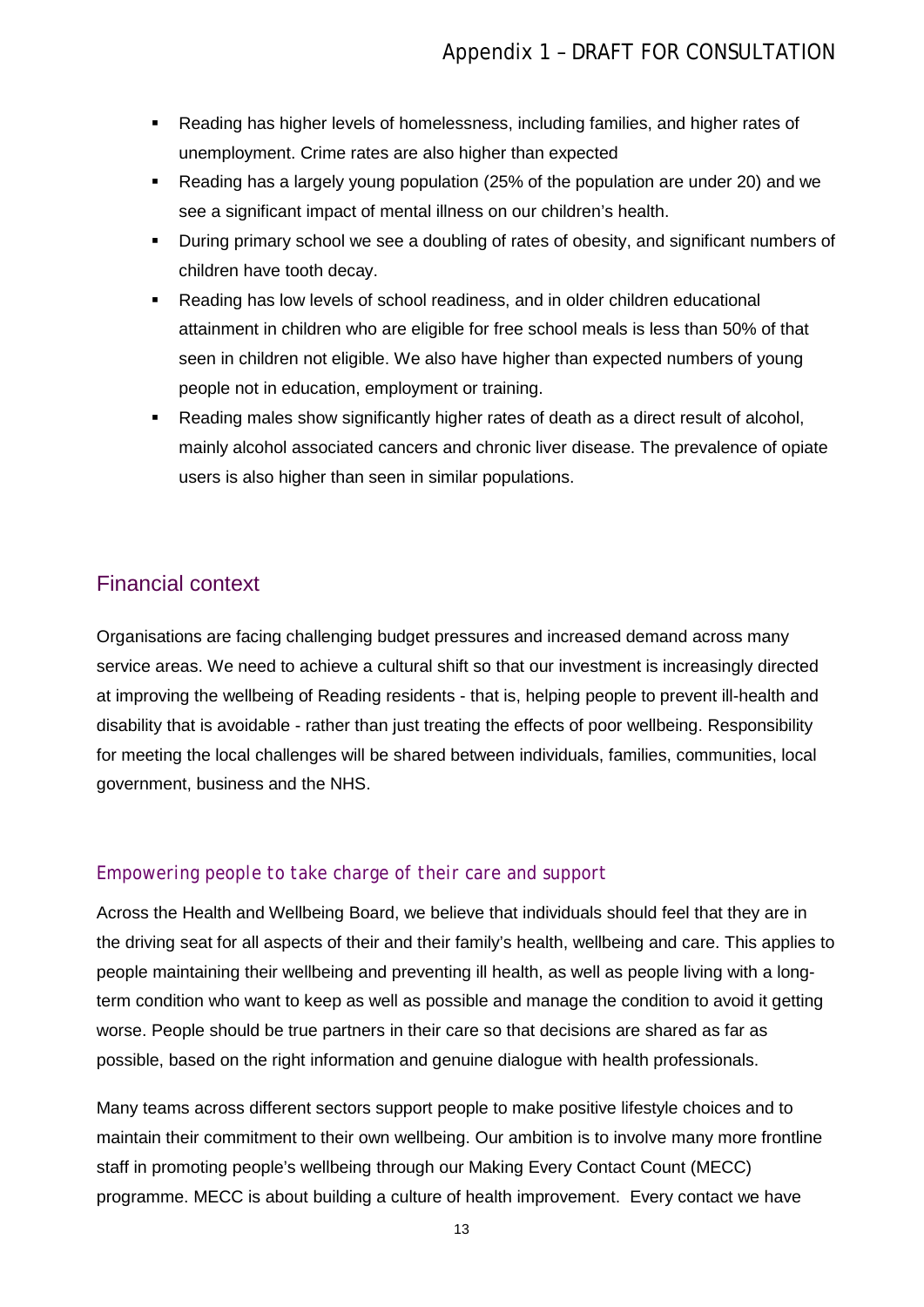with individuals is potentially an opportunity to encourage someone to make a positive lifestyle change. Through MECC training, staff will be equipped with the skills to seize these opportunities – asking questions about possible lifestyle changes at appropriate opportunities; responding appropriately when these issues are raised; and then taking action to signpost or refer people to the support they need.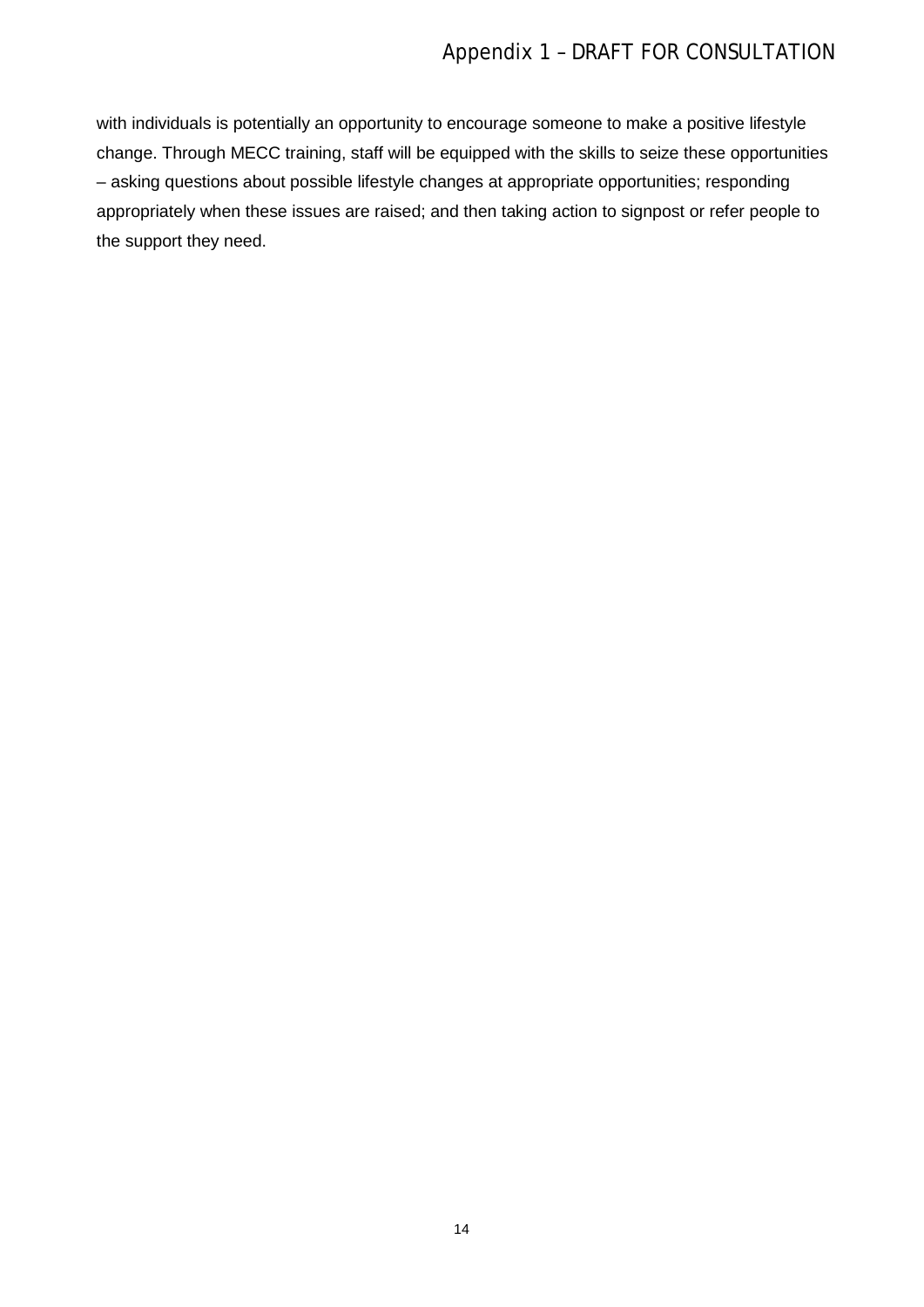# <span id="page-15-0"></span>**Delivering this strategy**

Our  $2<sup>nd</sup>$  Health and Wellbeing strategy has been developed after a review of Reading's Health and Wellbeing Board by a group of our peers from Health and Wellbeing Boards in other areas. We are responding to their finding that our strategy should be used to drive the agenda of the Board, and have identified key priorities which we will use in future to do this.

It is important to identify core members of the Health and Wellbeing Board who will commit to working together throughout the life of the strategy. However, we will use our monitoring and review of agreed actions as opportunities to bring more people into health and wellbeing conversations. We particularly want the voice of local residents, and those who use health or care services, to be strong in our future discussions.

As well as checking on progress on our Health and Wellbeing priorities, the Health & Wellbeing Board will maintain close links with other local partnerships which are taking the lead on actions which have an impact on wellbeing. The Health and Wellbeing Board wants to work with these partners, and we will invite groups to report to us on their progress as well as presenting their requests or recommendations to us.

We have a responsibility under the Care Act to make sure our residents have a good range of wellbeing services to choose from. Our aim is to continue to have a vibrant local market, which is resilient to funding challenges. The third sector is key part of this. We also need a co-ordinated approach to working with the business sector – as service providers, as employers, as a source of expertise, and as part of Reading.

Going forward, we will work together on developing our information resources so as to connect people to the right health and wellbeing support at the right time, making the most of new technology. We want people to be more in control of their health, care and wellbeing and there is huge potential to support this through co-ordinated digital solutions.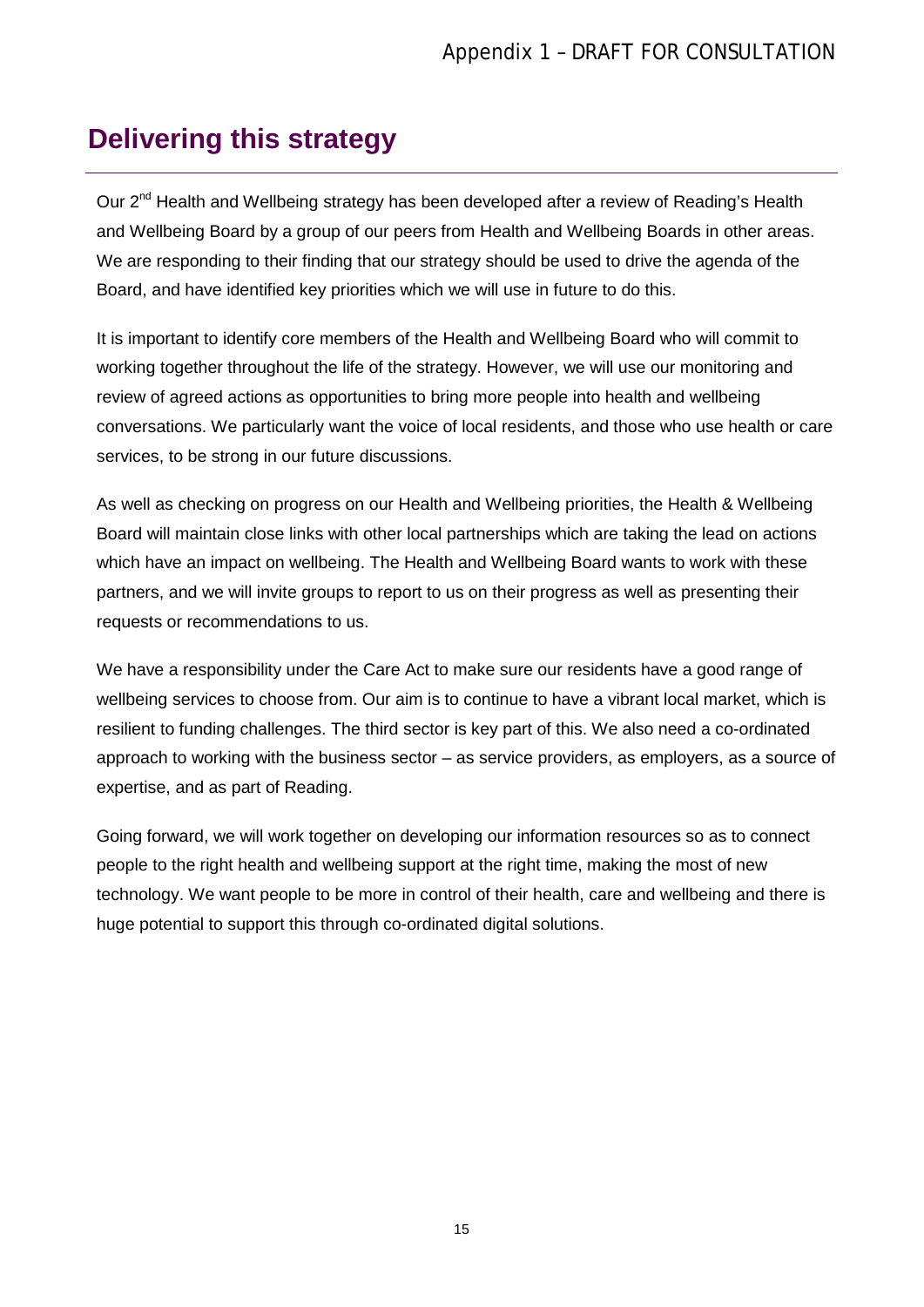### <span id="page-16-0"></span>**How we will measure success**

We have established a robust and proportionate performance management framework so that we can measure progress and better understand where we may need to divert additional resources as we tackle the various challenges we face in terms of promoting health and wellbeing in Reading in the future.

A dashboard of key performance indicators has now been developed to enable clear and transparent progress monitoring. This will cover the commitments and actions set out in a Health and Wellbeing Action Plan to accompany this strategy.

The dashboard will also support the Health and Wellbeing Board to track progress against the various other aspects of health and wellbeing which partners are addressing as part of their core business alongside working towards the goals of the Health and Wellbeing Strategy.

# <span id="page-16-1"></span>**Our priorities**

<span id="page-16-2"></span>Priority 1: Supporting people to make healthy lifestyle choices focused on:

- dental care
- **•** reducing obesity
- **EXEDENT** increasing physical activity
- **•** reducing smoking

By 5 years of age, children in Reading are assessed as having more Decayed, Missing and Filled (DMF) teeth than the average for England as a whole. Reading's rates of DMF teeth in children at ages 3 and 12 are also above England averages, and for children up to the age of 2, service uptake is very low.

Obesity significantly increases the risk of numerous long term conditions including type 2 diabetes, cardiovascular disease and high blood pressure.

Obesity is also known to impact negatively on educational attainment, mental health, respiratory and musculoskeletal disorders.

For those with a Body Mass Index over 40, excess weight can shorten a person's lifespan by an average of 8-10 years. 61% of adults in Reading are overweight or obese. Although this is lower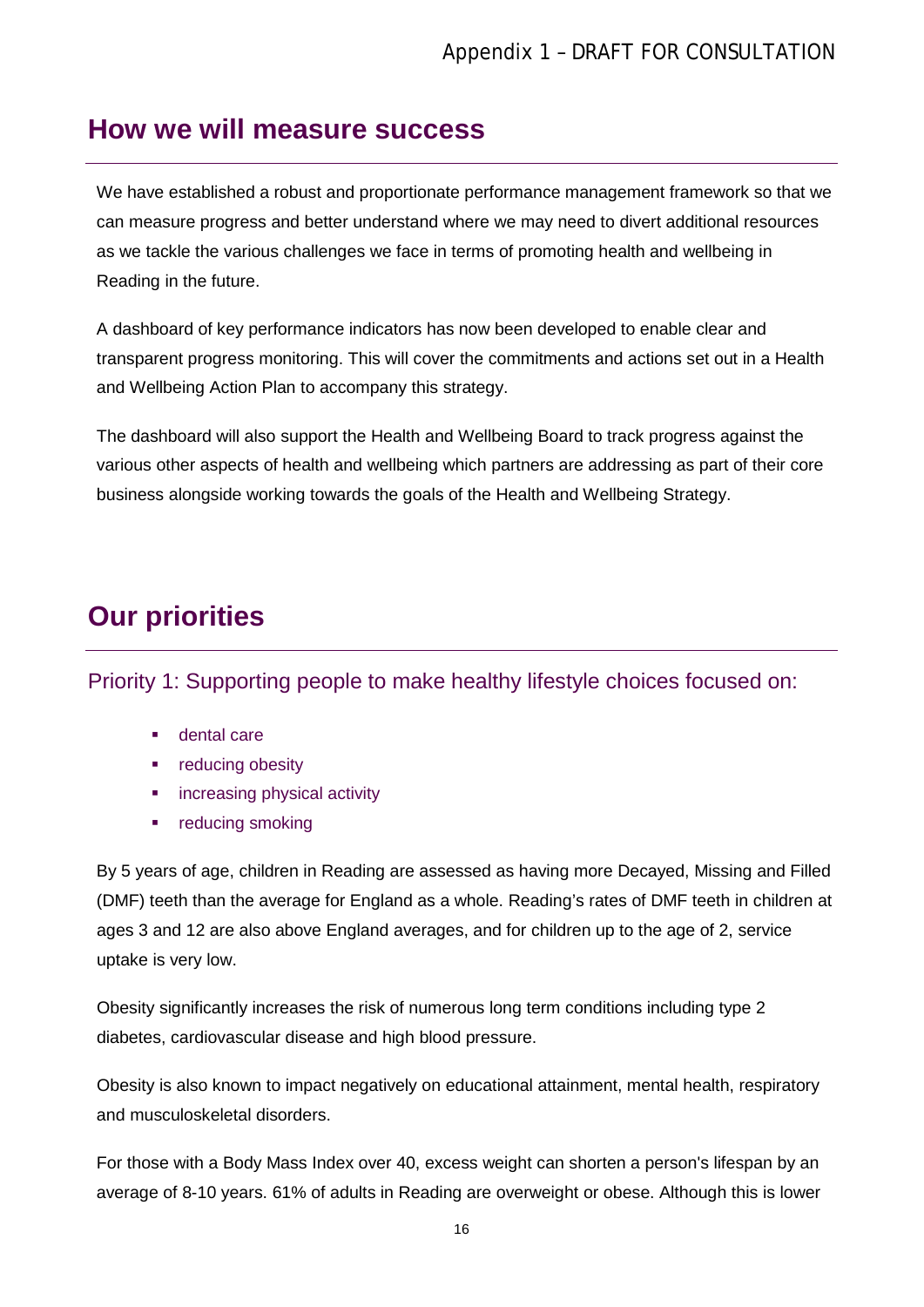than the England average rate of 64.6% and compares favourably with similarly deprived local authority areas, the absolute figures are significant and, without action, this will have a huge impact on our residents' health and quality of life.

Data from the [National Child Measuring Programme](http://www.hscic.gov.uk/ncmp) (NCMP) shows that the levels of childhood obesity in Reading in Reception Year children and Year 6 children have consistently remained above the South East average.

The Active People Survey 2014 shows that in Reading, 50.4-59.5% of residents achieved the Chief Medical Officer targets for physical activity. This is lower than the average in the South East region, but similar to the England average. However, the figures indicate that 40.5-49.6% of local residents still aren't doing enough physical activity to protect their health. Physical activity can help to prevent and improve the management of a range of long term conditions, and help people to enjoy a healthier and more independent life. It is a part of various local initiatives already, but needs to become a more explicit priority.

Estimated smoking prevalence in 2014 in Reading was 17.0% - similar to the national average. This equates to just over 21,000 people (adults) in Reading. It is estimated that smoking costs society approximately £1,700 per smoker. The total annual cost to NHS trusts in Reading as result of smoking-related ill health (including passive smoking) is approximately £4.4m

Reading has a higher rate than average of premature death, with a particularly high rate of deaths from heart attack and stroke and cancer. Smoking-attributable morbidity and mortality is preventable and a significant number of lives could be saved if we are able to prevent uptake and reduce prevalence both nationally and locally. The most significant thing that a smoker can do to improve their health is to quit smoking.

Smoking increases the risks of ill health, including infections in children, and in the long term it causes conditions that significantly affect people's everyday lives, putting them at considerable increased risk of serious illness and early death. This risk applies to children and young people who are exposed involuntarily to second hand smoke, including babies born to smoking parents, both during pregnancy and after.

We want to see that healthy lifestyles are promoted vigorously in a variety of settings so that every Reading resident has a chance to maximize their health and quality of life.

In particular, we will work to deliver priorities identified within the Healthy Weight Strategy for Reading, which sets out how children and adults in Reading will have the opportunity to achieve and maintain a healthy weight by supporting them to make healthy dietary choices and choose a physically active lifestyle.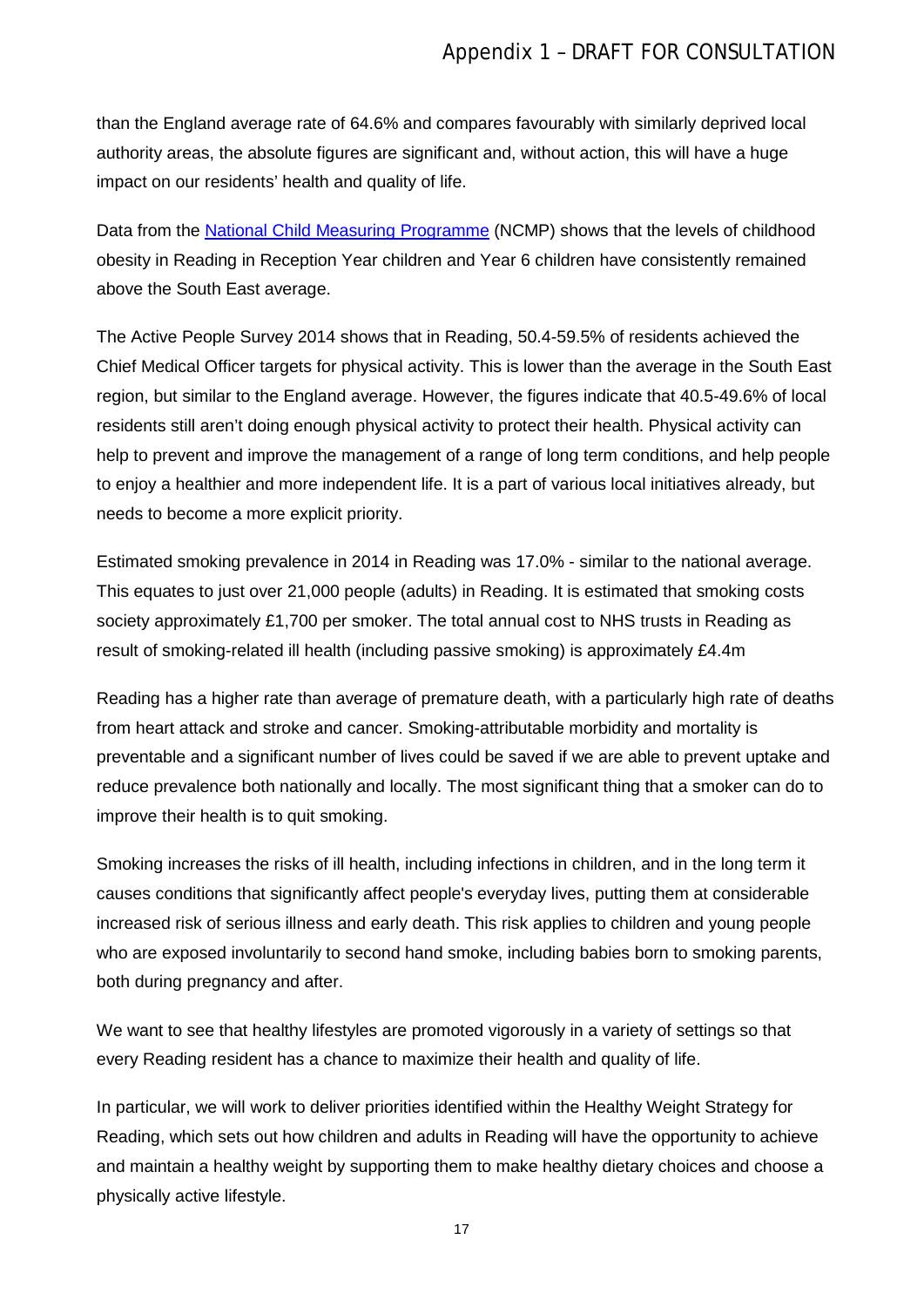We want to see improved provision and sharing of information about lifestyle and weight management services and promotion of walking and cycling, both for leisure and active travel purposes.

The focus for smoking across Reading remains on prevention of uptake - whilst we have seen a consistent decline in the estimated prevalence locally, we want to see continued action targeted on stopping people from starting smoking and - via local stop services and promoting smoke-free communities - helping those who want to stop to quit and remaining quit in the long term.

#### <span id="page-18-0"></span>Priority 2: Reducing loneliness and social isolation

A wealth of evidence has emerged in the last few years about the significant negative impact of loneliness on physical and emotional health – now seen as on a par with smoking for the elderly.

Studies have shown that services that reduce loneliness have resulted in:

- **Figure GP visits,**
- **·** lower use of medication,
- **-** lower incidence of falls,
- **F** reduced risk factors for long term care,
- **Figure 13** fewer days in hospital,
- **F** fewer physician visits and outpatient appointments, and
- $\blacksquare$  fewer or later admissions to nursing homes.

National data indicates that 10% of people aged 65+ are 'chronically lonely' which would translate to 1,720 chronically lonely older people in Reading.

Most research in this area has focused on the elderly population. However, loneliness can be a health risk at any age. Known risk factors for loneliness are:

- **I** living alone;
- not being in work;
- poor health;
- **-** loss of mobility;
- sensory impairment;
- **If** language barriers;
- **•** communication barriers;
- bereavement;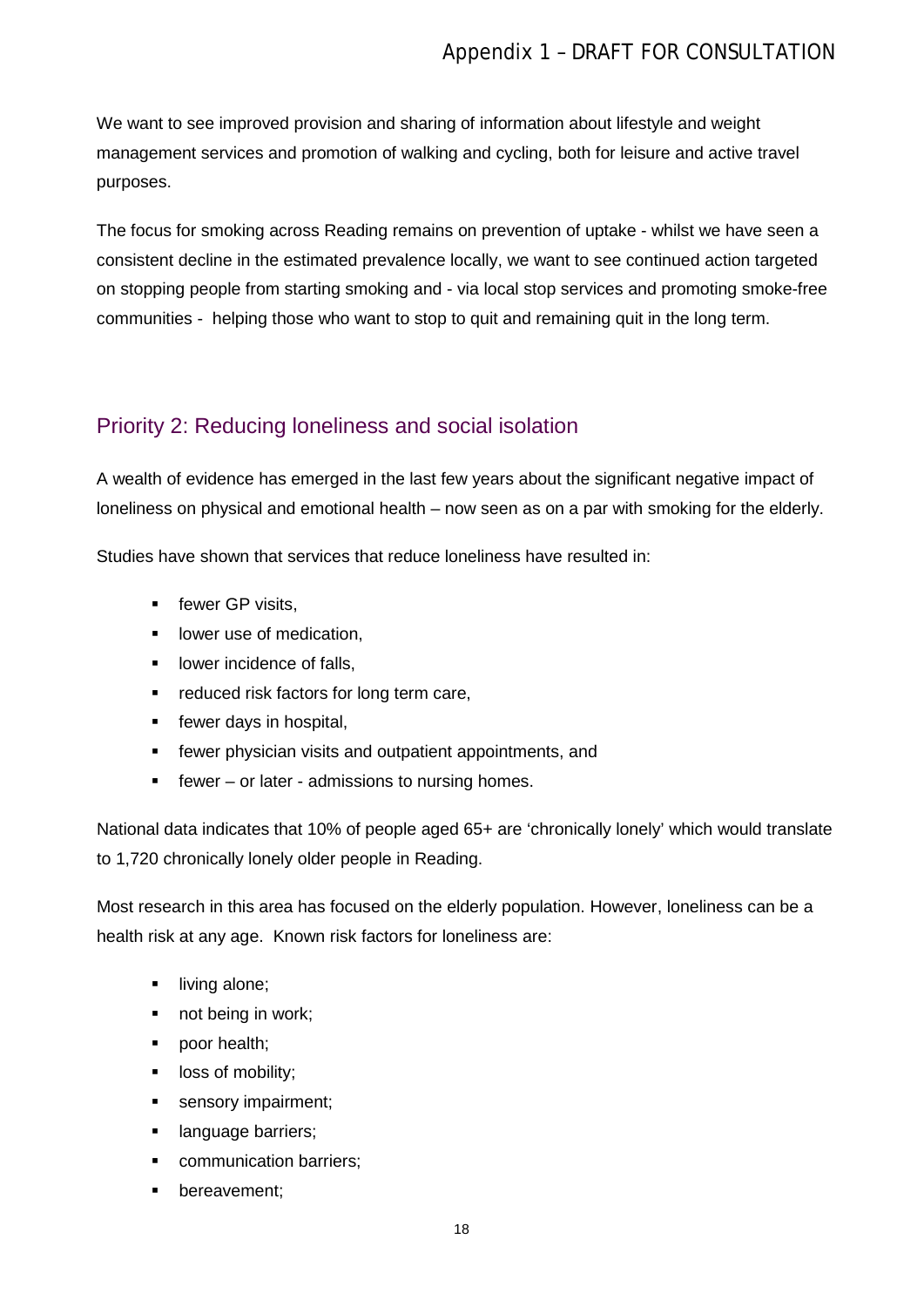- **lack of transport;**
- **I** living in an area without public toilets or benches;
- **-** lower income;
- fear of crime;
- high population turnover;
- becoming a carer.

Many of these risk factors are associated with advancing years, but not exclusively.

Mental health problems during pregnancy and the first year after birth are often under-reported, under-diagnosed and under-treated. Up to one in five women and one in ten men are affected by mental health problems in the perinatal period. Unfortunately, only 50% of these are diagnosed.

Tackling social isolation during this period has the potential to impact positively on mild and moderate depression at this time and on parents' ability to relate to their child and the child's development.

Our aim is to develop our understanding of who in our community is most at risk from loneliness, and develop a co-ordinated all-age approach to reach those most in need of support to connect or re-connect with their community.

Our approach will include direct support to improve the quality of people's community connections as well as the wider services which help these relationships to flourish – such as access to transport and digital inclusion.

#### <span id="page-19-0"></span>Priority 3: Reducing the amount of alcohol people drink to safer levels

The Reading Drug and Alcohol Misuse Needs Assessment highlights that alcohol, mainly in the adult population, is a far greater problem than drug use in Reading. This is the same in other areas of the country.

Based on current guidelines, we estimate that:

- at least some 30,000 Reading residents are drinking to hazardous levels and
- 4,500 are drinking to harmful levels.

As these figures are based on national self-reported drinking levels, and as research shows that people tend to under-report their drinking quite significantly, we can infer that people's true drinking levels are even higher than this.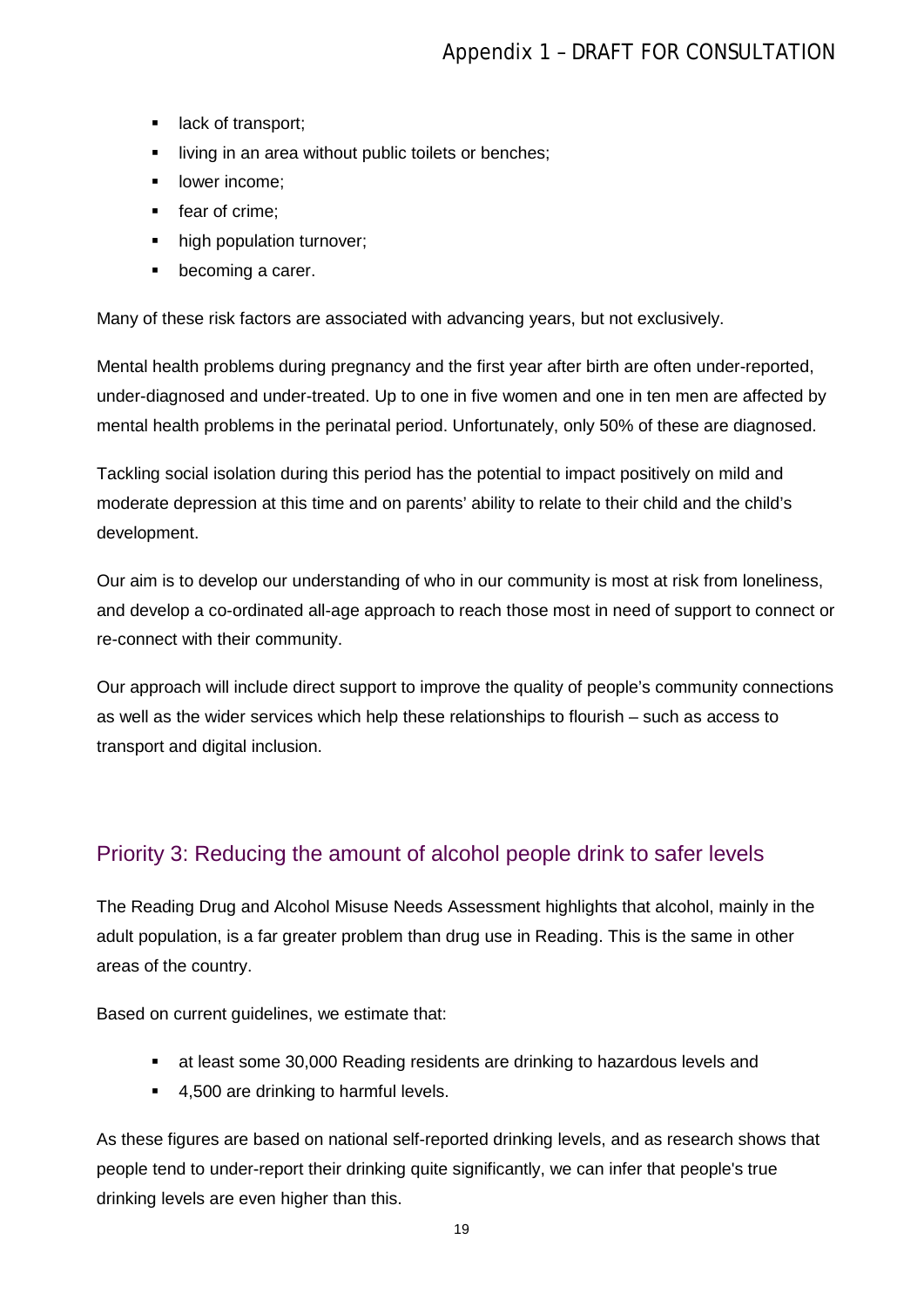Reading has high rates of alcohol-specific mortality and morbidity from chronic liver disease in both men and women. These rates indicate a significant number of people who have been drinking heavily and persistently over the past 10-30 years. There are very many more people in Reading who could benefit from specialist treatment than are currently able to receive it.

As well as increasing the risk of certain diseases and health problems, the use of alcohol affects behaviour and risks in the short term and can have a negative effect on relationships, work and personal safety.

Alcohol use is sometimes classified as:

- 'risky' (drinking at a level that may cause physical or emotional harm, or cause problems in a person's life in some other way);
- 'harmful' (drinking at a level that has already led to harm) or
- 'dependent' (heavy drinking where the person has become physically dependent on alcohol and will require detoxification to stop using safely).

Our work will focus greater emphasis on the problems of alcohol misuse at all ages. We want to see greater emphasis on prevention, particularly targeting under 18 year olds, with specialist family support in place for children at risk.

We want to enable and encourage frontline staff in all sectors to do more to identify people at risk of harm from alcohol use, and to provide a brief intervention or refer people for specialist treatment where appropriate.

# <span id="page-20-0"></span>Priority 4: Promoting positive mental health and wellbeing in children and young people

Children's social and emotional wellbeing is important not only in its own right, but also a contributor to good physical health and as a factor in determining how well children do at school.

In 2013, 1,902 children aged 5-16 living in Reading (9.1% of the total) were estimated to have a mental health disorder. Children and young people who are living in more deprived areas, are disadvantaged, have vulnerable backgrounds or may be living a chaotic lifestyle are more likely to have mental health issues.

National policy as set out in *[Future in Mind](https://www.gov.uk/government/uploads/system/uploads/attachment_data/file/414024/Childrens_Mental_Health.pdf)* (Department of Health, 2015) is to improve mental health service provision for young people by delivering on 5 key themes: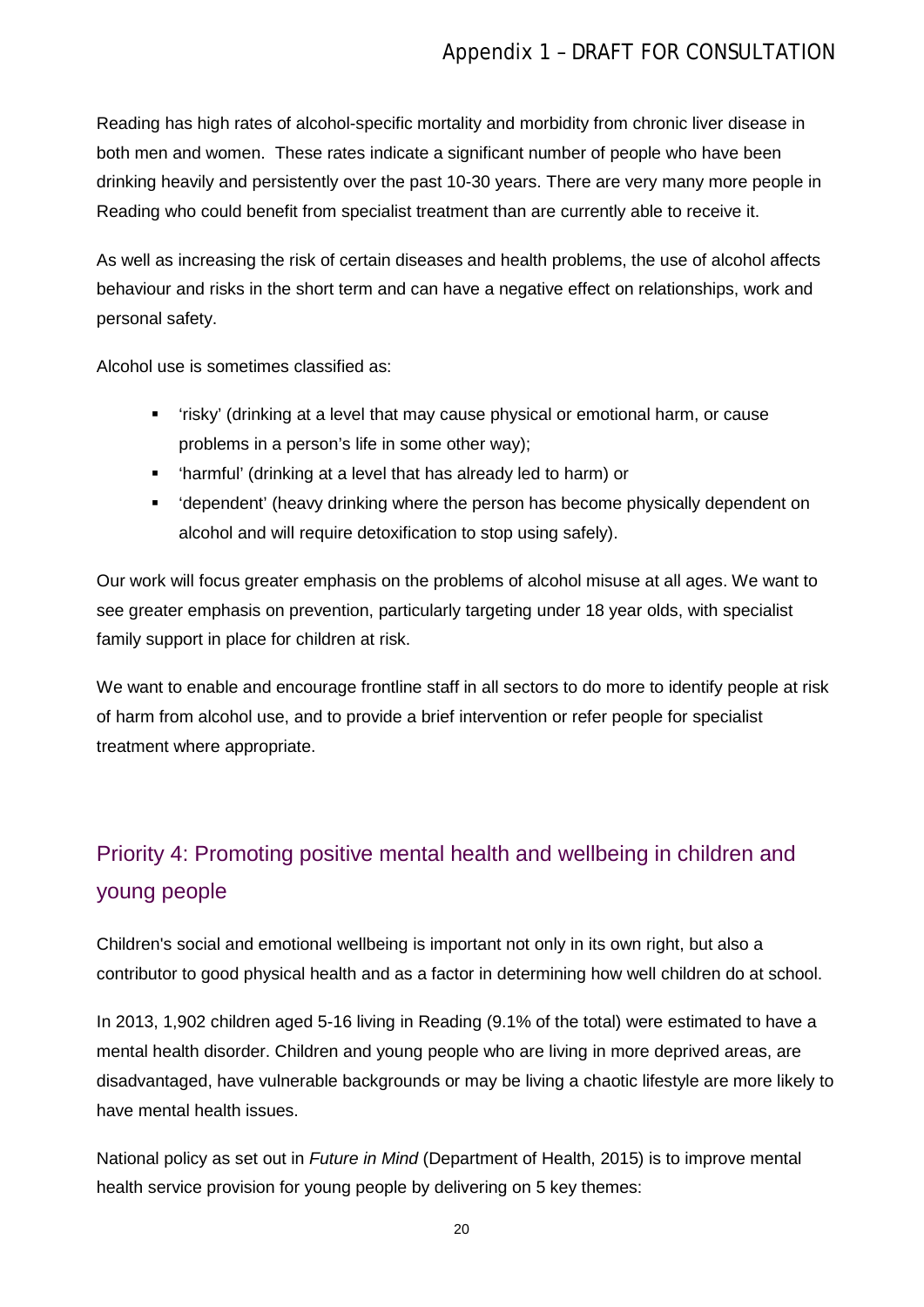- **Promoting resilience, prevention and early intervention**
- **IMPROVING ACCESS TO Effective support a system without tiers**
- Care for the most vulnerable
- **-** Accountability and transparency
- **•** Developing the workforce

Whilst Reading has a range of projects in place to promote and address children and young people's mental health, surveys, workshops and reports undertaken by Reading Children's Trust, Healthwatch and Reading Youth Cabinet have highlighted recommendations for improvements in local services and support for children and young people with mental health conditions.

The earlier interventions happen the more likely it is that children and young people can be resilient at difficult points in their lives. Early Intervention services should equip children and young people to cope more effectively, and provide timely support.

We will drive forward improvement and change through a local *Future in Mind* process. We want to promote greater awareness around understanding, identifying and talking about emotional health and well-being issues, covering areas such as attachment difficulties, bullying and selfharm.

We want to promote the inclusion of families in the support process as well as including peers and friends, particularly to help young people feel and think differently about mental health issues with less fear, stigma or discrimination.

#### <span id="page-21-0"></span>Priority 5: Making Reading a place where people can live well with dementia

Dementia can have a huge impact on individuals and families, and when communities aren't dementia-aware and dementia-friendly, the condition can severely curtail people's ability to live independently.

Family carers - so often the key to people being able to live within their communities with a long term condition - face particular challenges when caring for someone with dementia. Those carers often feel they are 'on duty' 24 hours a day, and their previous relationship with the person cared for changes more dramatically than it does for carers of people with other long term conditions.

As well as the personal cost, dementia costs the UK economy an estimated £26billion per year.

Dementia is more common in older people, with a particularly marked increase from age 80,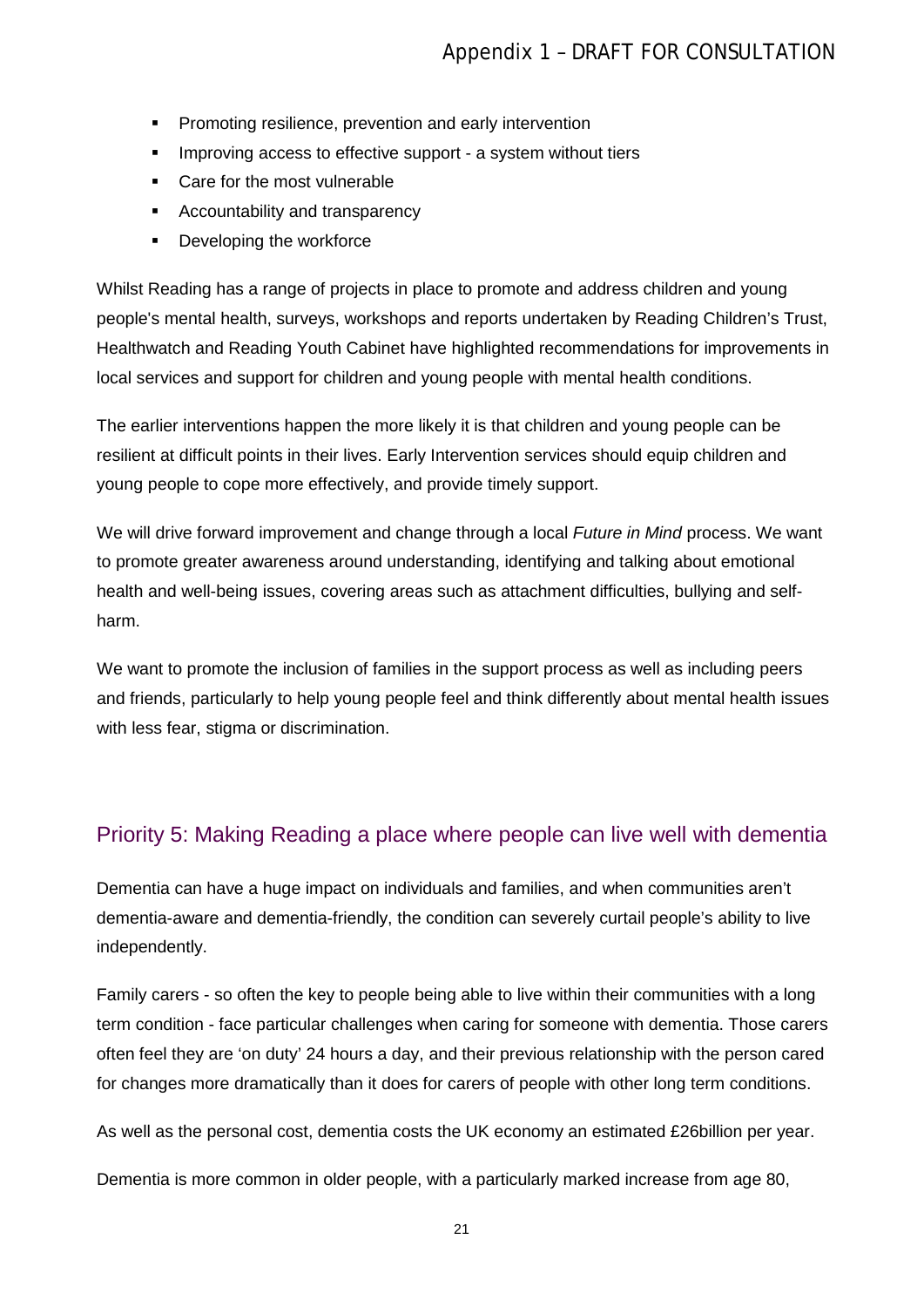although those with early onset dementia face particular challenges. Rates of dementia can be brought down through lifestyle improvements, e.g. programmes aimed at reducing blood pressure and cholesterol levels. However, dementia is still a major health and social care challenge because of the anticipated growth in the number of people who are living for longer.

Reading currently has an estimated 1,500 people aged 65+ living with dementia. This figure is expected to increase by 50% over the next 15 years.

Reading has had a Dementia Action Alliance in place since 2013, bringing partners together with the aim of improving the lives of people with dementia and their carers.

Although dementia diagnosis rates are improving, they are still quite low in some communities. Over the next three years, we want to improve awareness and understanding of dementia in Reading, giving people the information they need to reduce the risk of developing dementia as well as to live well with dementia.

People with dementia should have equal access to the health and wellbeing support which is available to everyone. Enabling more people to live well in their community with dementia involves bringing a range of agencies together and raising awareness on a large scale.

#### <span id="page-22-0"></span>Priority 6: Increasing breast and bowel screening and prevention services

While the chances of being diagnosed with cancer or dying from cancer in Reading are similar to elsewhere in England, cancers are still the most common cause of premature deaths in Reading. Cancers are responsible for 142 deaths in every 100,000 people aged under 75 in Reading.

Rates of incidences of cancers and mortality from cancers are increasing. Cancer incidence increases with age and is more likely in people who come from more deprived socio-economic groups.

Reading's cancer rates are highest in three of the wards that include very high areas of deprivation – Abbey, Norcot and Whitley.

The number of people who take part in screening for breast, bowel and cervical cancers in Reading is lower than the national average. This tells us that more could be done locally to prevent harm from cancer if we understand and then overcome the barriers which stop people from taking part in screening. We want to: